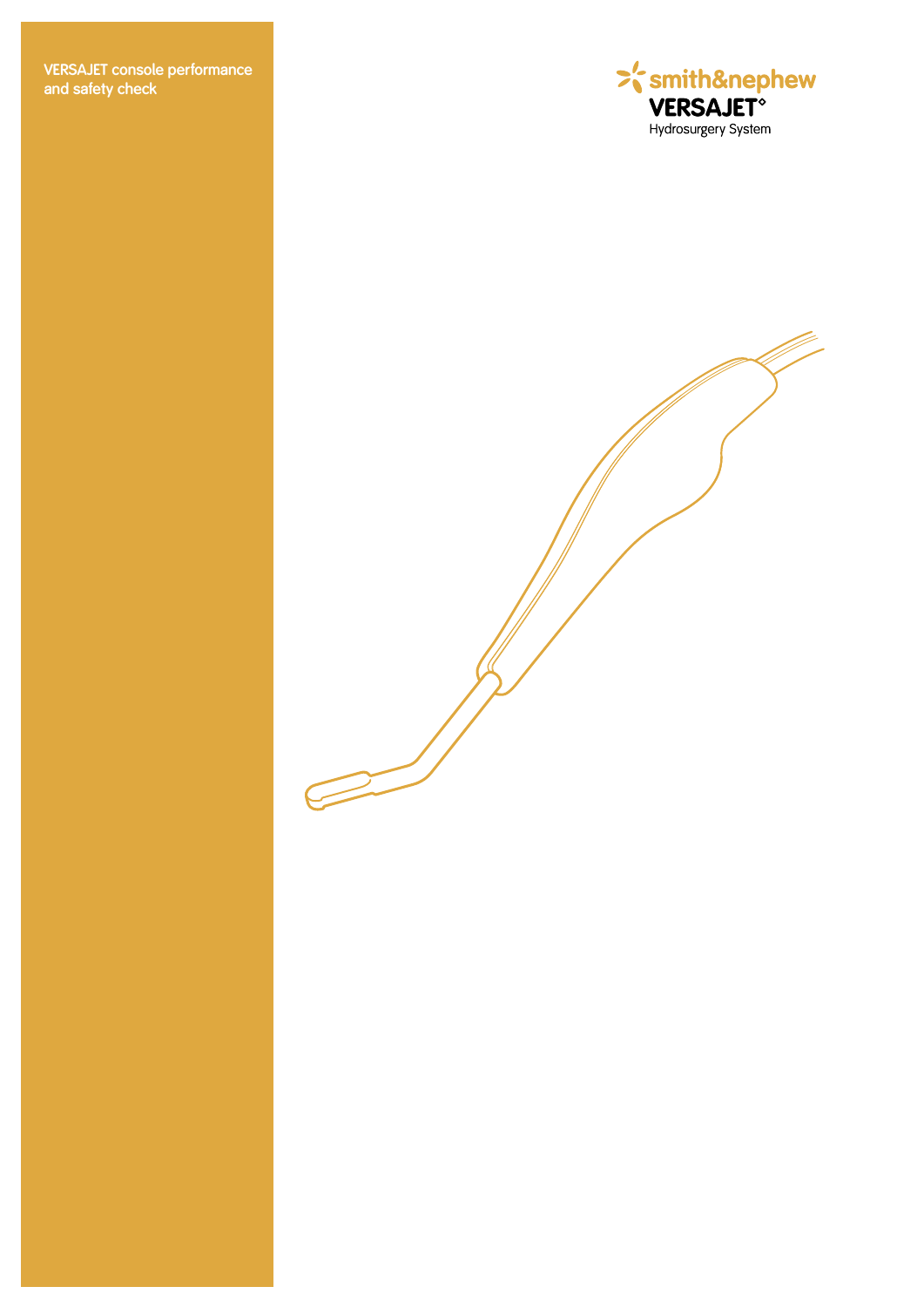# 1.0 Purpose

 The purpose of this procedure is to provide a performance and safety check for the VERSAJET<sup>®</sup> power console, model 50700 (120V) and model 50750 (240V).

# **Important note**

 **The VERSAJET console is NOT user serviceable and under no situation should the casing be opened. Any attempt to open the unit by the user will void all warranties and render the user responsible for all subsequent repairs to the unit. Contact your local Smith & Nephew customer care representative or sales representative to resolve all console problems.**

# 2.0 Scope

 This procedure is applicable to all VERSAJET consoles as a reference guide to help customers wishing to perform performance checks by themselves. Refer to the Versajet Hydrosurgery system manual for additional information on the correct use of the console and its specifications.

# 3.0 Equipment

| <b>Optical Tachometer</b>           | Ametek 1726 or equivalent (hospital is<br>responsible for purchase) |
|-------------------------------------|---------------------------------------------------------------------|
| Electrical testing equipment        | (hospital responsible for purchase)                                 |
| RPM verification tool (speed stick) | Smith & Nephew (contact your local sales                            |
|                                     | representative)                                                     |

# 4.0 Performance check procedure

 A checklist is provided at the end of this document to record the results of the following checks.

# **4.1 Physical appearance check**

- **4.1.1** Make sure console is **unplugged from electrical power.**
- **4.1.2** Check console for visible dents, cracks or missing pieces.
- **4.1.3** Check that fan slots are free from obstructions, dust or foreign materials.
- **4.1.4** Inspect console ventilation slots located on rear and back of the instrument. Remove obstructions, dust or foreign materials using vacuum and or household all purpose cleaner and wipes.
- **4.1.5** Check that the black console lever on the UI (User Interface) rotates freely between 4 and 6 o'clock position.
- **4.1.6** Check that on/off rocker switch moves to each position and remains in place.
- **4.1.7** Check foot switch and attached cord for signs of loose or missing insulation.
- **4.1.8** Check foot switch mechanical operation for engage and disengage by depressing and releasing.
- **4.1.9** Inspect power cord for any frayed or missing insulation, and bent, loose or missing plug blades or earth/ground.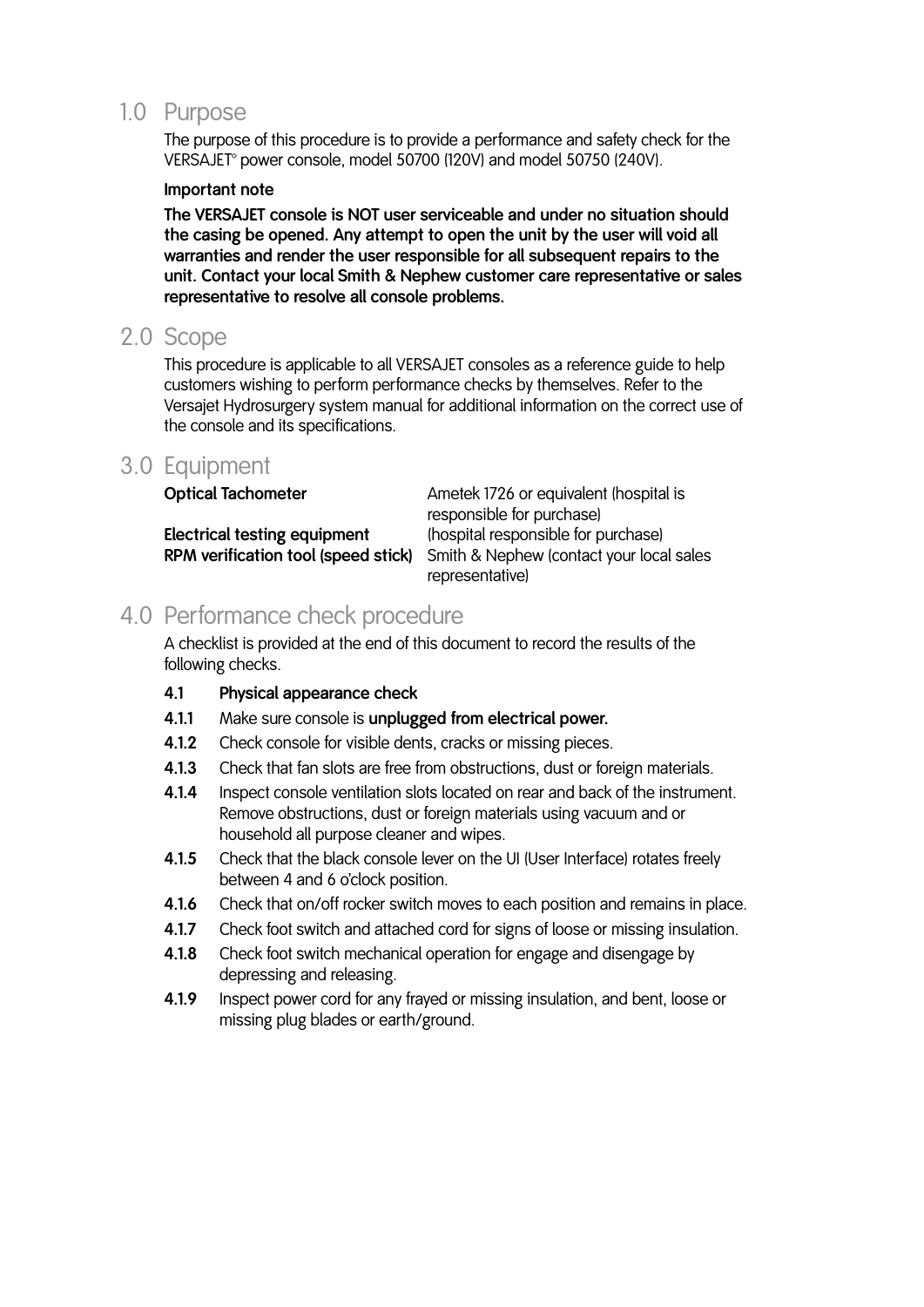# **4.2 System diagnostics check**

- **4.2.1** Make sure console is plugged into an electrical outlet.
- **4.2.2** Turn the main power switch to the "on" position and verify that the switch is illuminated and green in color (verify the lamp extinguishes with the switch in the "off" position).
- **4.2.3** Verify console defaults to power level "1" when unit is turned on using front power switch.
- **4.2.4** Verify the unit power level value changes when arrows are depressed there are a total of ten different power settings.
- **4.2.5** Verify that the "door" error lamp is:
	- Illuminated when the lever is open (4 o'clock)
	- Off when user interface knob is in the closed position (6 o'clock)
- **4.2.6** Verify the "pedal" error lamp is:
	- Illuminated when the footswitch connector is not plugged into the front of the console.
	- Off when footswitch connector is inserted.

# **Note: lamp "on" signals a system error that will prevent the console from operating**

# **Console control / display panel**

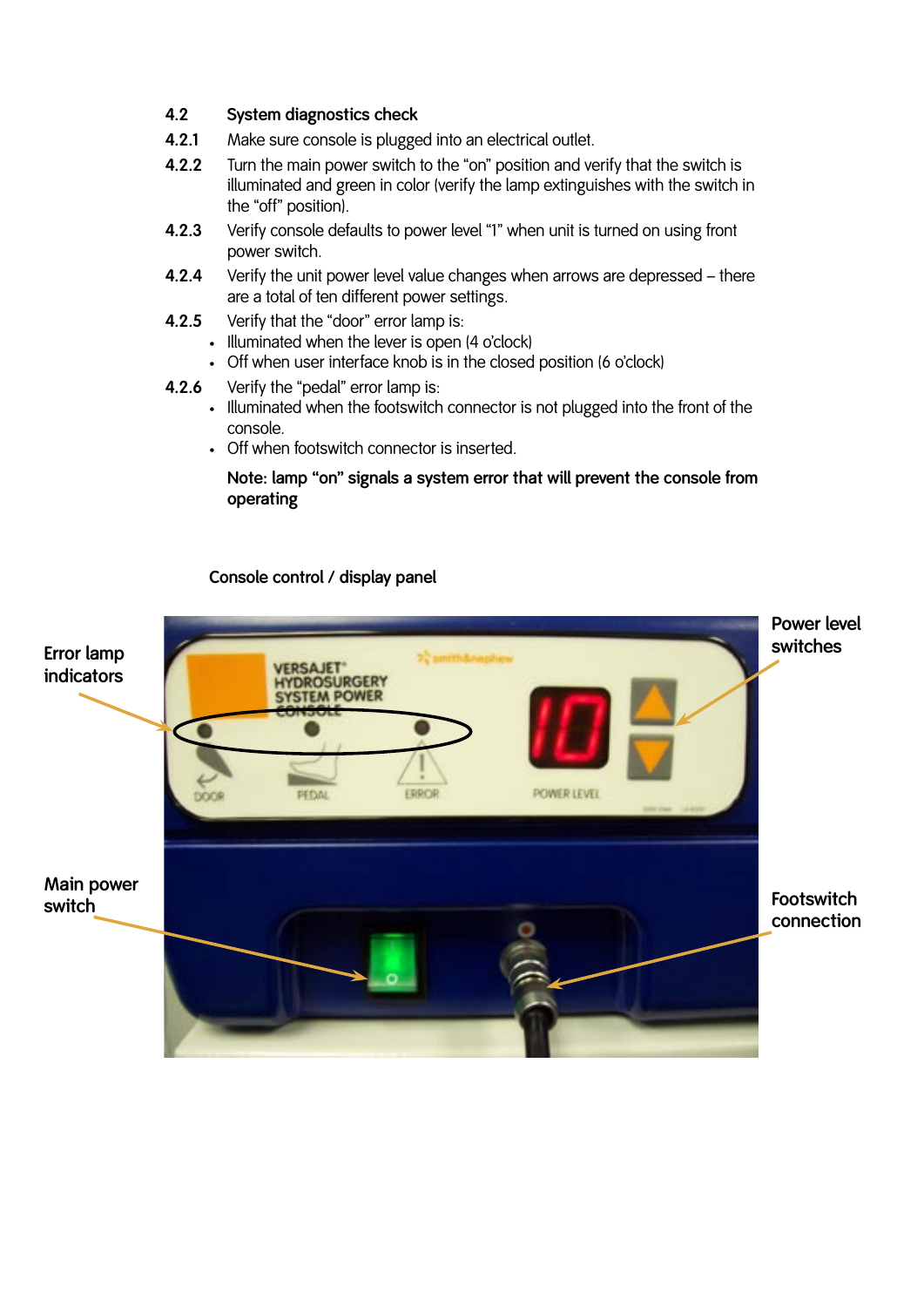# **4.3 Console speed check**

- **4.3.1** Turn the knob on the user interface to the "open" position.
- **4.3.2** Insert the "speed stick" until fully seated into the opening in the user interface (step 1).
- **4.3.3** Turn the user interface knob to the "closed" position (step 2).



**Step 1 Step 2**







**Step 3 Step 4**

- **4.3.4** Set the console to lowest setting of 1 (Step 3).
- **4.3.5** Depress and hold the footswitch down to allow the console to cycle its motor/ transmission.
- **4.3.6** Aim the tachometer "optical beam" so that the reflector on the speed stick produces a RPM reading (Step 4).
- **4.3.7** Measure speed (Spec = 390 +/- 50 RPM).
- **4.3.8** Set console to highest setting of 10 and repeat the measuring steps.
- **4.3.9** Measure speed (spec = 1210 +/- 100 RPM).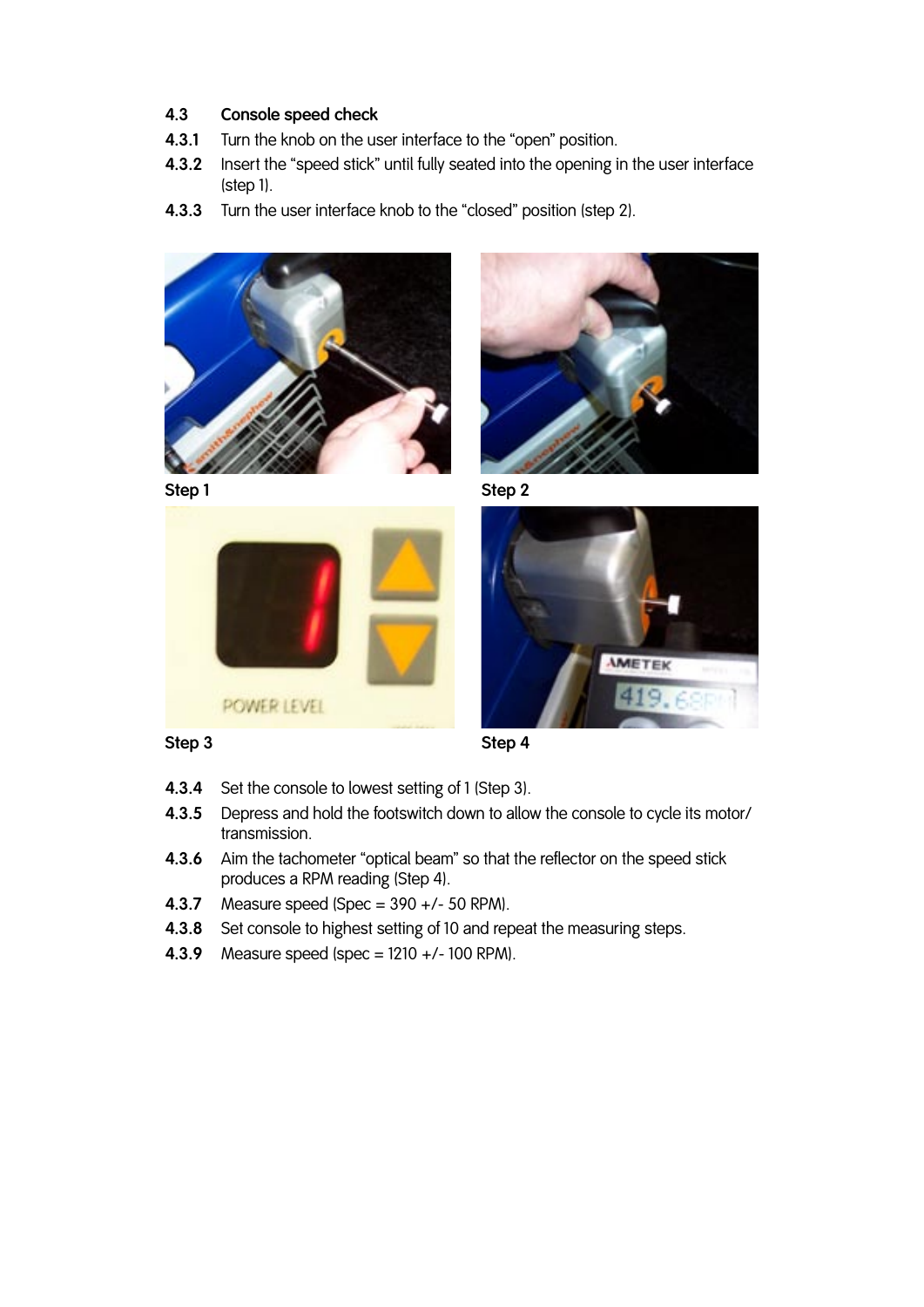# 5.0 Safety check procedure

- **5.1** Electrical testing check (also see product manual)
- **5.1.1** Ensure the console and test equipment are set to the same input voltage setting prior to conducting electrical testing.
- **5.1.2** Connection to "mains" grounding is accomplished through use of the grounding post located on the back of the console (see following diagram)
- **5.1.3** The steel plate behind the knob on the top of the user interface is the proper location to establish a connection with the "patient applied part" (see following diagram).



User interface - (Patient applied part) **Ground plug**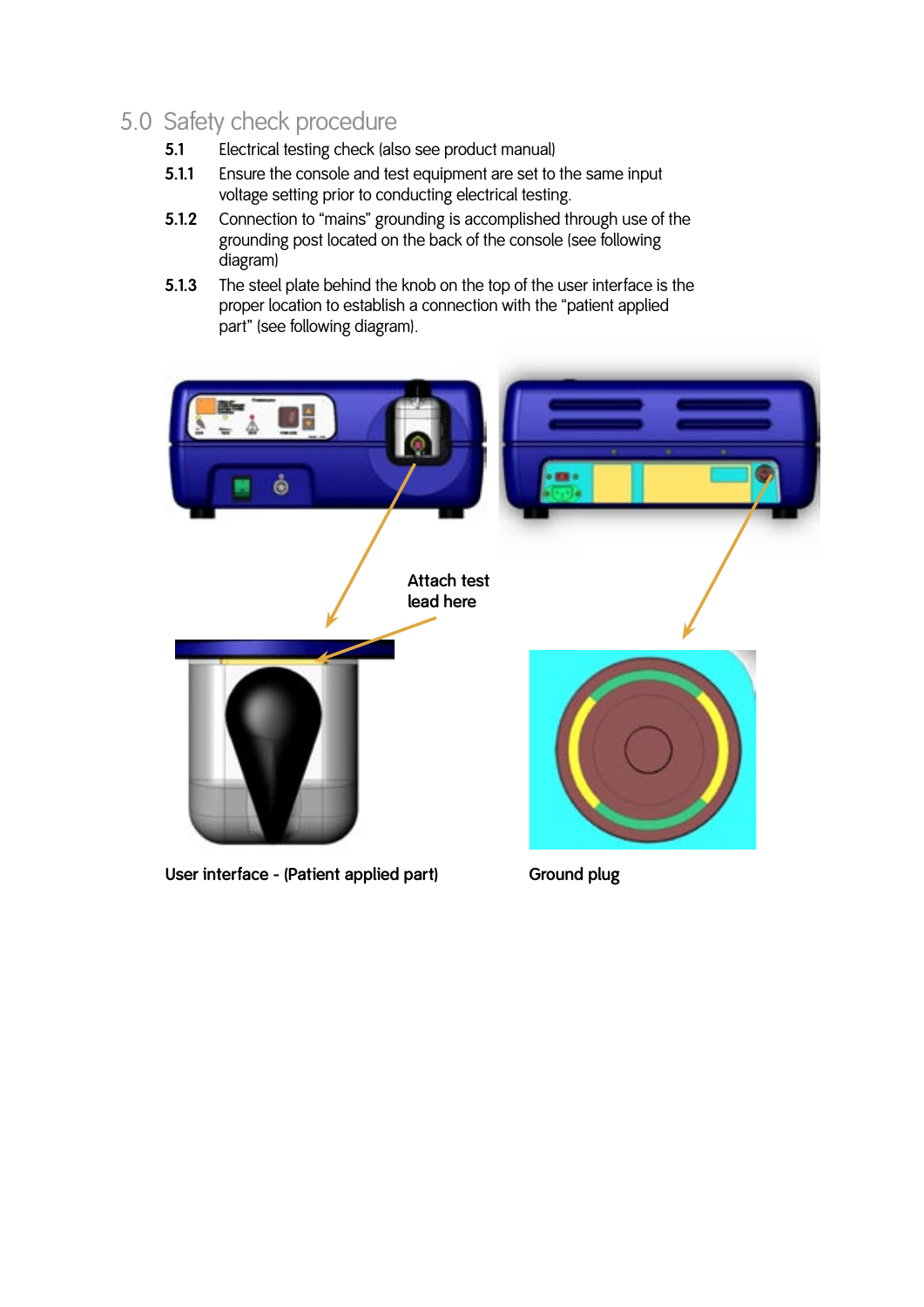| <b>Product description:</b> | model 50700 and 50750 - VERSAJET $\degree$ console |
|-----------------------------|----------------------------------------------------|
| Classification:             | class I / type BF equipment                        |
| Requirements:               | IEC 60601-1                                        |

| Test                                         | Equipment<br>Condition | Limit at 120 V<br>$-50700$ | Limit at 240V<br>$-50750$ |  |
|----------------------------------------------|------------------------|----------------------------|---------------------------|--|
| <b>Ground integrity</b>                      | Normal                 | 0.2 Ohms                   | 0.2 Ohms                  |  |
| Earth leakage                                | Normal                 | $<$ 250 µ Amp              | $< 500 \mu$ Amp           |  |
| Earth leakage                                | Single fault           | $< 500 \mu$ Amp            | $<$ 1000 $\mu$ Amp        |  |
| Enclosure leakage                            | Normal                 | $< 50 \mu$ Amp             | $<$ 100 µ Amp             |  |
| Enclosure leakage                            | Single fault           | $< 250 \mu$ Amp            | $< 500 \mu$ Amp           |  |
| Patient leakage                              | Normal                 | $< 50 \mu$ Amp             | $<$ 100 µ Amp             |  |
| Patient leakage                              | Single fault           | $< 250 \mu$ Amp            | $< 500 \mu$ Amp           |  |
| Input VAC applied<br>to patient applied part | Single fault           | $< 2500 \mu$ Amp           | $< 5000 \mu$ Amp          |  |

## **Notes:**

- For earth leakage current, single-fault condition shall mean the interruption of either power supply conductor, one at a time.
- For enclosure leakage current or patient leakage current, single-fault condition shall mean the interruption of either power supply conductor or the protective earth conductor, one at a time.
- For patient leakage current, single-fault condition shall also mean application of rated mains voltage to the patient applied part relative to the protective earth conductor.

## **Important note**

 **The VERSAJET console is NOT user serviceable and under no situation should the casing be opened. Any attempt to open the unit by the user will void all warranties and render the user responsible for all subsequent repairs to the unit. Contact your local Smith & Nephew customer care representative or sales representative to resolve all console problems.**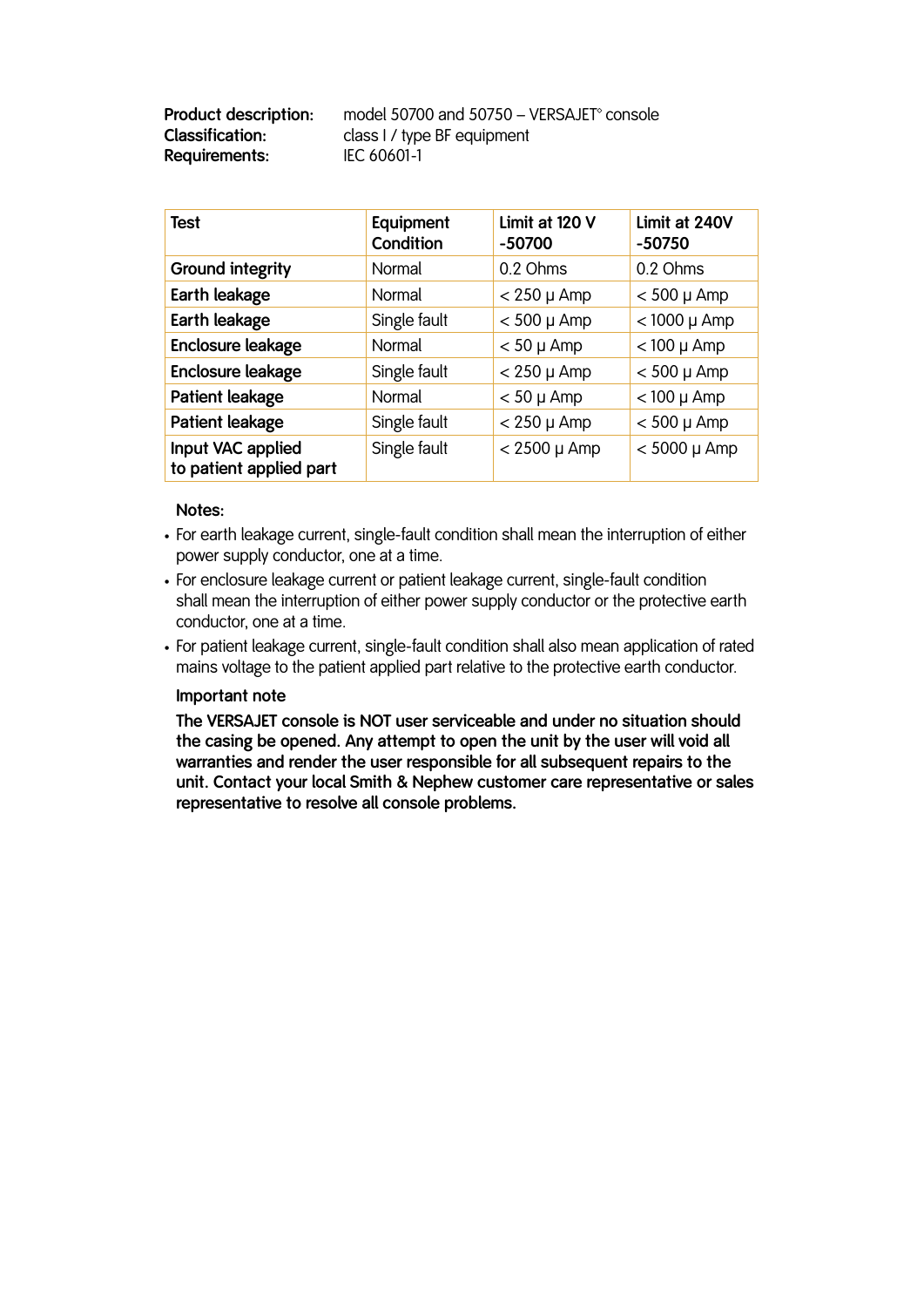# VERSAJET<sup>®</sup> Console performance and safety checklist

| Steps | <b>Physical Appearance Check</b>                                                                                                                              | Yes | No | Comments                                                                                                               |
|-------|---------------------------------------------------------------------------------------------------------------------------------------------------------------|-----|----|------------------------------------------------------------------------------------------------------------------------|
|       | Caution: unit is unplugged and placed on bench for this step                                                                                                  |     |    |                                                                                                                        |
| 1     | Check Console for visible Dents, Cracks, Missing pieces                                                                                                       |     |    |                                                                                                                        |
| 2     | Check that ventilation slots are free from Obstructions, Dust or Foreign Materials                                                                            |     |    |                                                                                                                        |
| 3     | Check that labels and markings are intact and ledgible with no smudges                                                                                        |     |    | <u> 1980 - Johann Barbara, martxa alemaniar a</u>                                                                      |
| 4     | Check that Console Knob on UI (User Interface) rotates freely between 4 and 6 o'clock position                                                                |     |    | the control of the control of the control of the control of the control of                                             |
| 5     | Check that On/Off Rocker switch moves to each position and remains in place                                                                                   |     |    |                                                                                                                        |
| 6     | Check Foot Switch and attached cord for signs of turn or missing insulation                                                                                   |     |    |                                                                                                                        |
| 7     | Check Foot Switch Mechanical Operation for Engage and Disengage by depressing and releasing                                                                   |     |    |                                                                                                                        |
| 8     | Inspect Power Cord for any frayed or missing insulation and bent, loose or missing plug blades<br>or earth/ground                                             |     |    |                                                                                                                        |
|       | <b>System Diagnostics Check</b>                                                                                                                               | Yes | No | Comments                                                                                                               |
|       | Note: unit is plugged in and placed on bench for this step                                                                                                    |     |    |                                                                                                                        |
| 9     | Adjust main power switch to ON and OFF positions                                                                                                              |     |    |                                                                                                                        |
| 10    | Verify console defaults to power level "1" when unit is turned on main front power switch.                                                                    |     |    |                                                                                                                        |
| 11    | Verify the unit power level value changes when arrows are depressed - there are 10 settings                                                                   |     |    | <u> 1980 - Johann Barbara, martxa alemaniar a</u>                                                                      |
| 12    | Verify that the "Door" error lamp is "on" when door is at 4 o'clock posiion                                                                                   |     |    | the control of the control of the control of the control of the control of                                             |
| 13    | Verify that the "Door" error lamp is "off" when door is at 6 o'clock posiion                                                                                  |     |    | <u> 1989 - Johann Stoff, deutscher Stoffen und der Stoffen und der Stoffen und der Stoffen und der Stoffen und der</u> |
| 14    | Verify the "Pedal" error lamp is "on" when the foot switch is not plugged in                                                                                  |     |    |                                                                                                                        |
| 15    | Verify the "Pedal" error lamp is "off" when the foot switch is plugged in                                                                                     |     |    |                                                                                                                        |
|       | <b>Console Speed Check</b>                                                                                                                                    | Yes | No | Comments                                                                                                               |
|       | Note: unit is plugged in and placed on bench for this step<br>A hand held tachometer is needed for this step                                                  |     |    |                                                                                                                        |
| 16    | Turn main power switch switch to On Position                                                                                                                  |     |    |                                                                                                                        |
| 17    | Turn knob on User Interface to "Open" position                                                                                                                |     |    | the control of the control of the control of the control of the control of                                             |
| 18    | Insert the "Speed Stick" in the User Interface until fully seated                                                                                             |     |    |                                                                                                                        |
| 19    | Set Console to its Lowest setting (1)                                                                                                                         |     |    | the control of the control of the control of the control of the control of                                             |
| 20    | Depress Footpedal allowing motor and transmission to cycle                                                                                                    |     |    |                                                                                                                        |
| 21    | Measure Speed per Console Speed Check Instructions                                                                                                            |     |    | the control of the control of the control of the control of the control of                                             |
| 22    | Set Console to its Highest setting (10)                                                                                                                       |     |    |                                                                                                                        |
| 23    | Depress Footpedal allowing motor and transmission to cycle                                                                                                    |     |    |                                                                                                                        |
| 24    | Measure Speed per Console Speed Check Instructions                                                                                                            |     |    |                                                                                                                        |
|       | <b>Electrical Equipment Safety Check</b><br>Note: unit is plugged in and placed on bench for this step<br>A meter capable of measuirng micro amps is required | Yes | No | Comments                                                                                                               |
| 25    | Turn main power switch to On Position                                                                                                                         |     |    |                                                                                                                        |
| 26    | Attach test leads to Ground Plug and UI (User Interface) as per electrical testing instructions                                                               |     |    | <u> 1989 - Johann Barn, fransk politik amerikansk politik (</u>                                                        |
| 27    | Take readings as per electrical teseting instructions to check if leakage is occuring                                                                         |     |    |                                                                                                                        |
| 28    | Disconnect test leads, and turn main power switch to off position                                                                                             |     |    | the control of the control of the control of the control of the control of                                             |
| 29    | Unplug power cord from outlet and from back of console                                                                                                        |     |    |                                                                                                                        |
|       |                                                                                                                                                               |     |    |                                                                                                                        |
|       | Summary of results                                                                                                                                            | Yes | No | Comments                                                                                                               |
| 30    | Overall Physical Appearance showed no anomalies and unit is clean                                                                                             |     |    |                                                                                                                        |
| 31    | Basic Functional Setup indicates functions evaluated are operational                                                                                          |     |    |                                                                                                                        |
| 32    | Console Speed verification meets spec as defined in Hospital Test Protocol                                                                                    |     |    | <u> 1980 - Johann Barn, amerikan besteman besteman besteman besteman besteman besteman besteman besteman bestema</u>   |
| 33    | Electrical Equipment Safety Testing indicates readings meet requirements                                                                                      |     |    | the control of the control of the control of the control of the control of                                             |

**Please photocopy this page when performing the checklist so that you will always have a blank copy If any of the Summary Results are "NO" this could be an indication of a need for Service or Repair Please contact your Smith & Nephew Customer Care Representative immediately and have this report available at time of call**